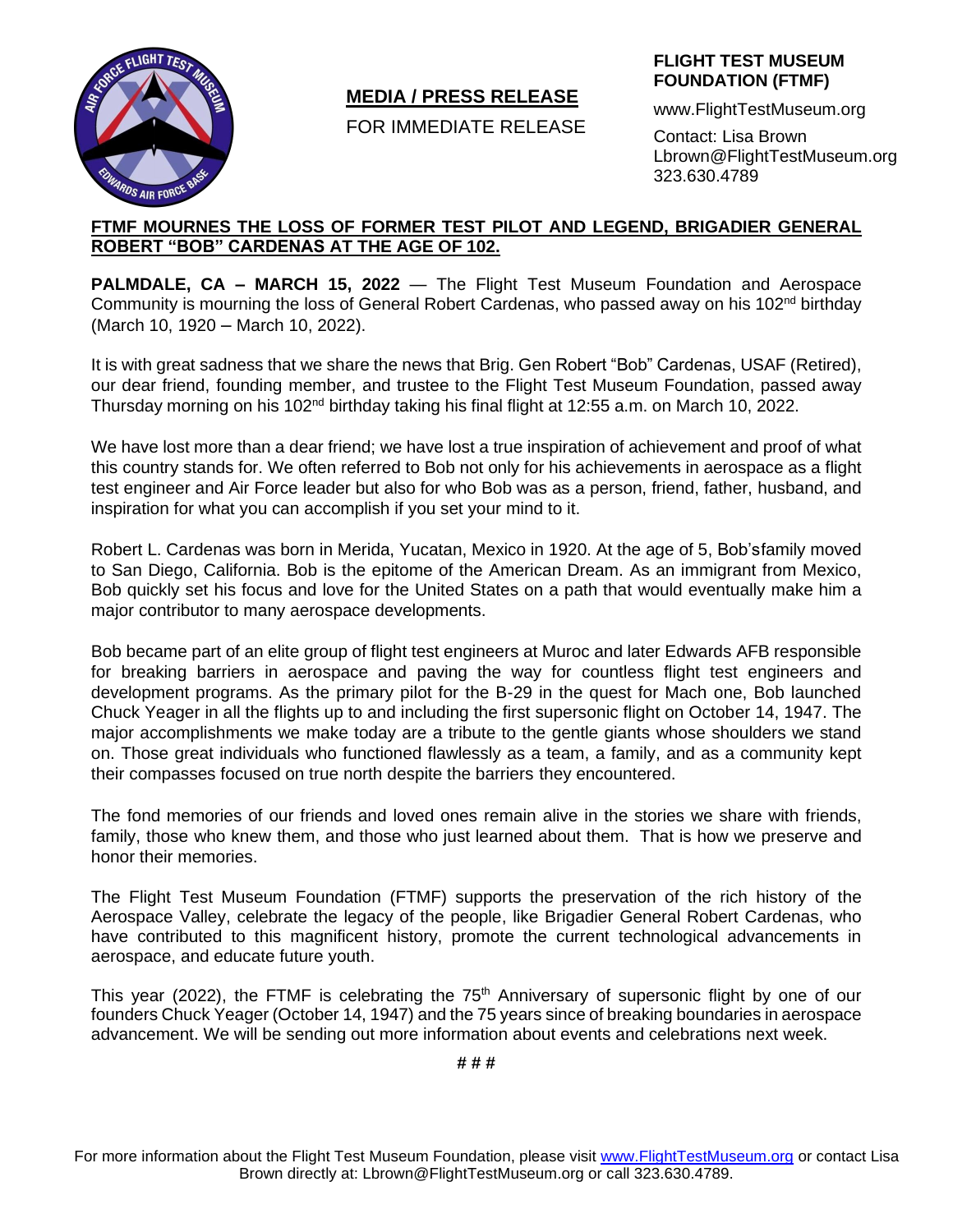













For more information about the Flight Test Museum Foundation, please visit [www.FlightTestMuseum.org](http://www.flighttestmuseum.org/) or contact Lisa Brown directly at: Lbrown@FlightTestMuseum.org or call 323.630.4789.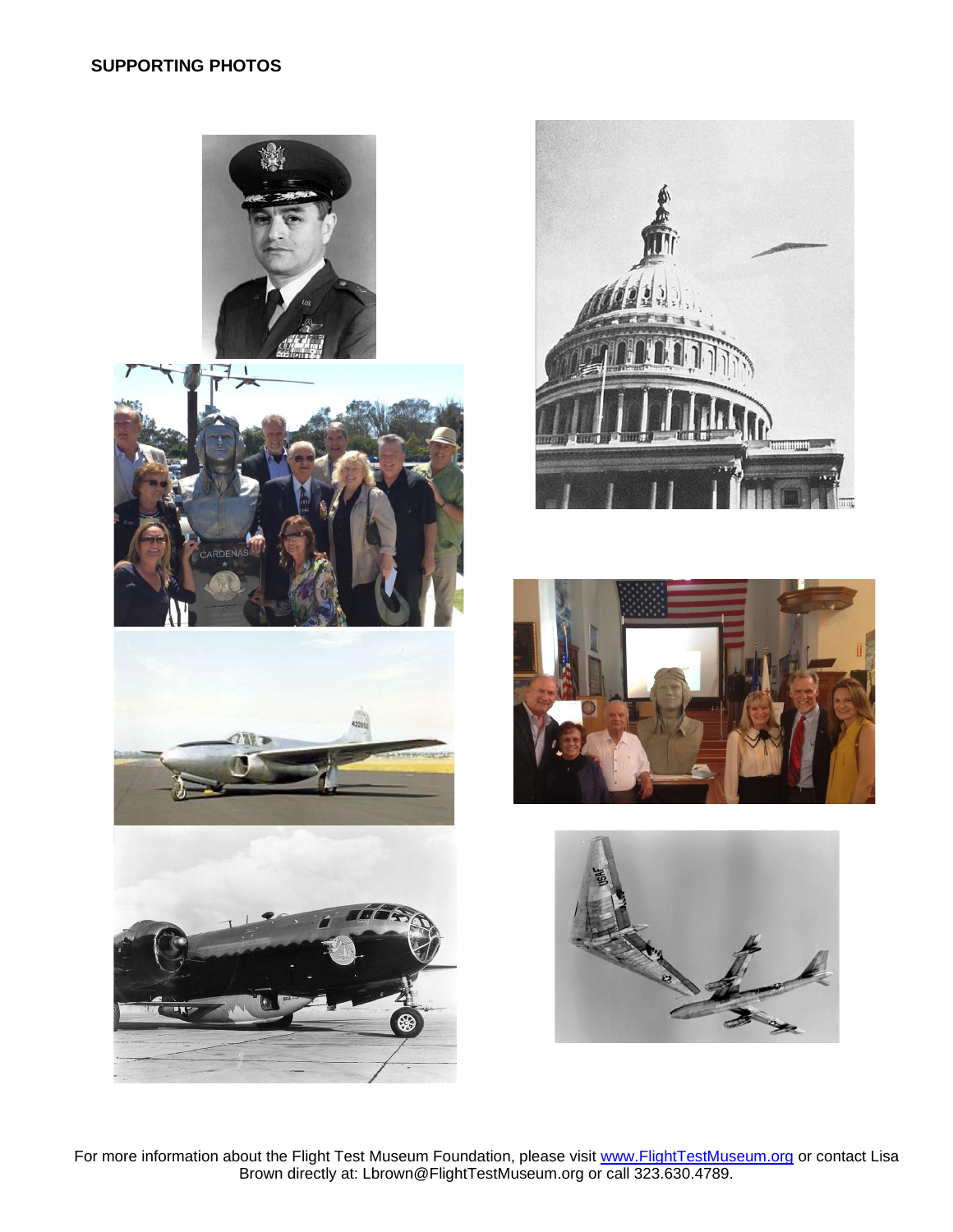### **More about General Robert L. Cardenas**

[\(https://www.af.mil/About-Us/Biographies/Display/Article/107496/brigadier-general-robert-l-cardenas/\)](https://www.af.mil/About-Us/Biographies/Display/Article/107496/brigadier-general-robert-l-cardenas/)

Robert L. Cardenas (March 10, 1920 – March 10, 2022) (Brig. Gen., USAF) - Brig. Gen. Robert L. Cardenas is chief, National Strategic Target List Division, Joint Strategic Target Planning Staff, at Offutt Air Force Base, Nebraska. The mission of this office is to develop and compile a listing of targets that must be struck in a general nuclear war by our retaliatory forces. The NSTL Division also develops estimates of Soviet defenses and offensive capabilities for use in nuclear planning. It also is responsible for all intelligence aspects of the Joint Chiefs of Staff Coordinated Reconnaissance Plan.

Gen. Cardenas was born at Merida, Yucatan, Mexico in 1920. He attended schools in San Diego, California, and graduated from the University of New Mexico at Albuquerque in 1955 with a Bachelor of Science in mechanical engineering. His military career began in 1939 when he became a member of the California National Guard. He entered aviation cadet training in September 1940 and received his pilot wings and commission as second lieutenant in July 1941.

Subsequent assignments included duty as flight instructor at Kelly Field, Texas; glider pilot instructor, engineering officer and executive officer at Twentynine Palms, Calif.; and flight test officer, operations officer and then director of Flight Test Unit, Experimental Engineering Laboratory, Wright Field, Ohio, until January 1944.

During World War II, he served as a B-24 aircraft pilot in the European Theater of Operations with the 506th Bombardment Squadron. He was awarded the Air Medal and two oak leaf clusters for bombing missions before being shot down over Germany in March 1944. Despite head wounds from flak, he made his way back to Allied control.

After returning to the United States in November 1944, General Cardenas attended Central Instructors School (B-24) at Smyrna, Tennessee., and was then assigned to Wright Field, Ohio, as a test pilot. While at Wright Field, he also attended Experimental Flight Test School and later became assistant chief, Bomber Section, and chief, Bomber Operations Section, Flight Test Division.

From June 1947 to July 1949, he was an experimental test pilot at Edwards Air Force Base, California, and Wright-Patterson Air Force Base, Ohio. He was twice awarded oak leaf clusters to the Air Medal for experimental flight tests at Edwards AFB.

Gen. Cardenas aided in pioneering jet aircraft development, test flying the P-59 and XB-45, the Air Force's first jet fighter and bomber. He flew the B-29 launch aircraft that released the X-1 experimental rocket plane in which Charles E. Yeager, a captain at the time, became the first man to fly faster than the speed of sound.

He attended Air Command and Staff School at Maxwell AFB, Ala., from August to December 1949. He again was assigned to Wright-Patterson AFB, Ohio, where from January 1950 to August 1952 he held positions as technical assistant to chief of operations; special assistant to chief, Flight Test Division; chief, B-47 Program; and special project officer Bomber Branch, Weapons Systems Division.

From September to December 1952, he was a student in the Engineering School at the Air Force Institute of Technology, Wright-Patterson AFB. He then entered the University of New Mexico, graduating in February 1955.

In March 1955 Gen. Cardenas was assigned to Naha Air Base, Okinawa, where he served as commander, 51st Maintenance and Supply Group; commander, 51st Fighter Interceptor Group; and commander, 51st Fighter Interceptor Wing. Upon his return to the United States in August 1957, he attended the Air War College at Maxwell AFB, Alabama. He was assigned to Headquarters U.S. Air Force in the Office of the Deputy Chief of Staff for Plans and Programs, in August 1958, where he served as chief, Aircraft and Guided Missiles Program Division; and chief, Aerospace Vehicles Division.

For more information about the Flight Test Museum Foundation, please visit [www.FlightTestMuseum.org](http://www.flighttestmuseum.org/) or contact Lisa Brown directly at: Lbrown@FlightTestMuseum.org or call 323.630.4789.